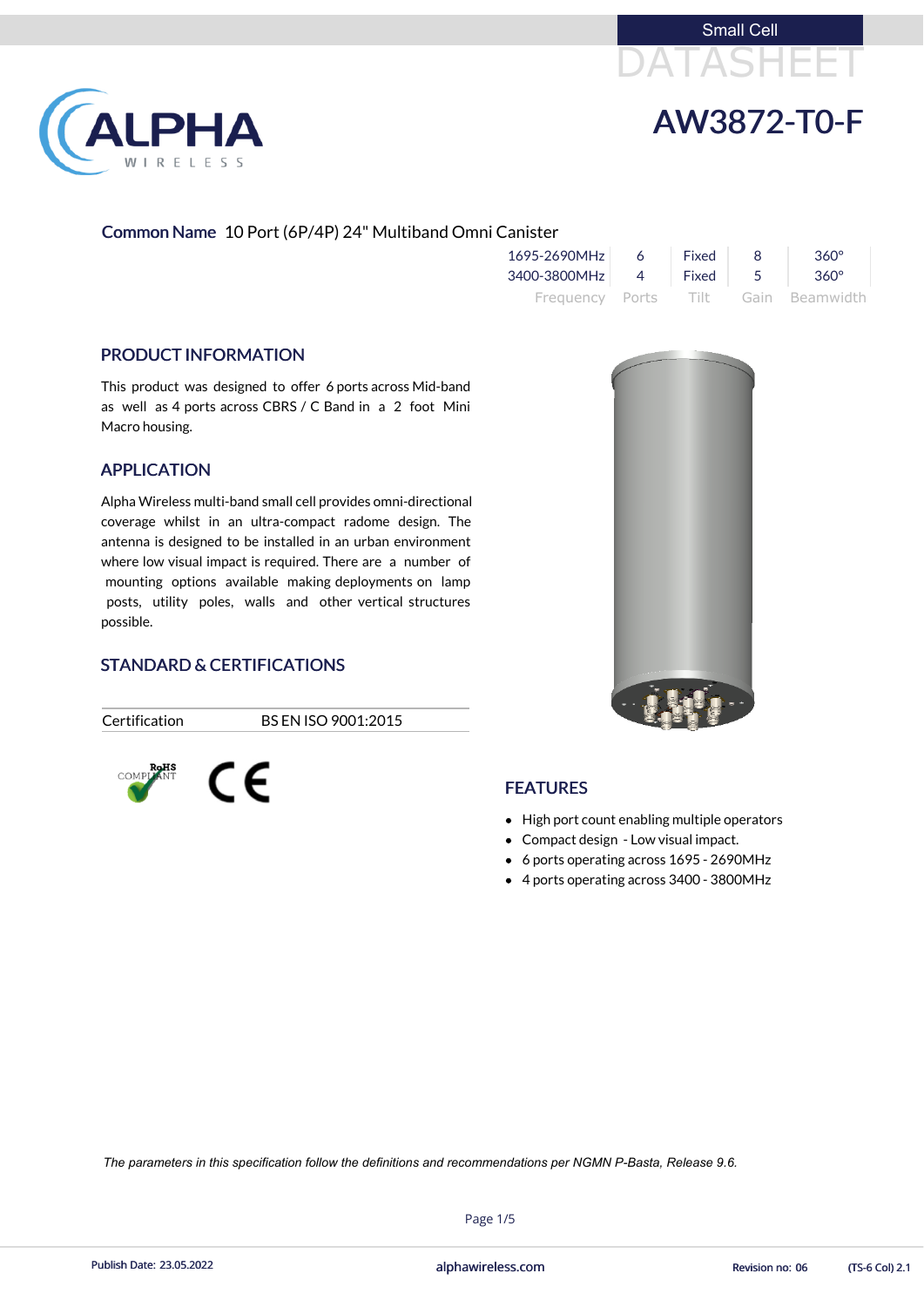

AW3872-T0-F

# TECHNICAL SPECIFICATION

| <b>Electrical Specifications</b>              |                                  |         |                 |                     |                 |                 |                 |                 |  |
|-----------------------------------------------|----------------------------------|---------|-----------------|---------------------|-----------------|-----------------|-----------------|-----------------|--|
| <b>MHz</b><br><b>Frequency Range</b>          |                                  |         | 1695-1995       | 1920-2170           | 2170-2500       | 2500-2690       | 3400-3500       | 3500-3800       |  |
| Polarisation                                  |                                  | Degree  |                 | +/-45° Slant Linear |                 |                 |                 |                 |  |
| Gain                                          | <b>Basta</b>                     | dBi     | $8.1 \pm 0.5$   | $7.5 \pm 0.5$       | $7.7 \pm 0.5$   | $7.9 \pm 0.5$   | $4.5 \pm 0.5$   | $4.5 \pm 0.5$   |  |
|                                               | <b>Max</b>                       | dBi     | 8.6             | 8.0                 | 8.2             | 8.4             | 5.0             | 5.0             |  |
| Azimuth Beamwidth                             |                                  | Degree  | $360^\circ$     | $360^\circ$         | $360^\circ$     | $360^\circ$     | $360^\circ$     | $360^\circ$     |  |
| <b>Elevation Beamwidth</b>                    |                                  | Degree  | $19^\circ$      | $17^\circ$          | $15^\circ$      | $13^\circ$      | $30^\circ$      | $28^\circ$      |  |
| <b>Electrical Downtilt</b>                    |                                  | Degree  | TO <sup>o</sup> | TO <sup>o</sup>     | TO <sup>o</sup> | TO <sup>o</sup> | TO <sup>o</sup> | TO <sup>o</sup> |  |
| <b>Electrical Downtilt Deviation</b>          |                                  | Degree< | $1.5^\circ$     | $1.5^\circ$         | $1.5^\circ$     | $1.5^\circ$     | $3^\circ$       | $3^\circ$       |  |
| Impedance                                     | Ohms                             | 50      |                 |                     |                 |                 |                 |                 |  |
| <b>VSWR</b><br>$\prec$                        |                                  |         | 1.5             |                     |                 |                 |                 |                 |  |
| dB<br><b>Return Loss</b>                      |                                  |         | 14              |                     |                 |                 |                 |                 |  |
| Isolation                                     |                                  | dB      |                 |                     |                 |                 |                 |                 |  |
| Intraband Isolation<br>(same band/same array) |                                  | dB      | 25              | 25                  | 25              | 25              | 25              | 25              |  |
| (same band different array)                   | Network to Network Isolation     | dB      | 28              | 28                  | 28              | 28              | 28              | 28              |  |
| Interband Isolation                           |                                  | dB      | 28              | 28                  | 28              | 28              | 28              | 28              |  |
| (different band and array)                    |                                  |         |                 |                     |                 |                 |                 |                 |  |
| Passive Intermodulation                       |                                  | dBc<    | $-150$          | $-150$              | $-150$          | $-150$          | N/A             | N/A             |  |
|                                               | Cross-Polar Discrimination (0°)  | dB      | 10              | 10                  | 10              | 10              | 10              | 10              |  |
|                                               | Maximum Effective Power Per Port | W       | 250             | 250                 | 250             | 250             | 50              | 50              |  |

# Representative Pattern Files













| 2690MHz<br>.695 - 1 | <b>OMH<sub>z</sub></b><br>3400 |
|---------------------|--------------------------------|
| Flevation           |                                |
|                     |                                |

For radiation pattern files, please login at www.alphawireless.com



Publish Date: 23.05.2022 **Exercise Service Service Cole 2.1** alphawireless.com **Revision no: 06** (TS-6 Col) 2.1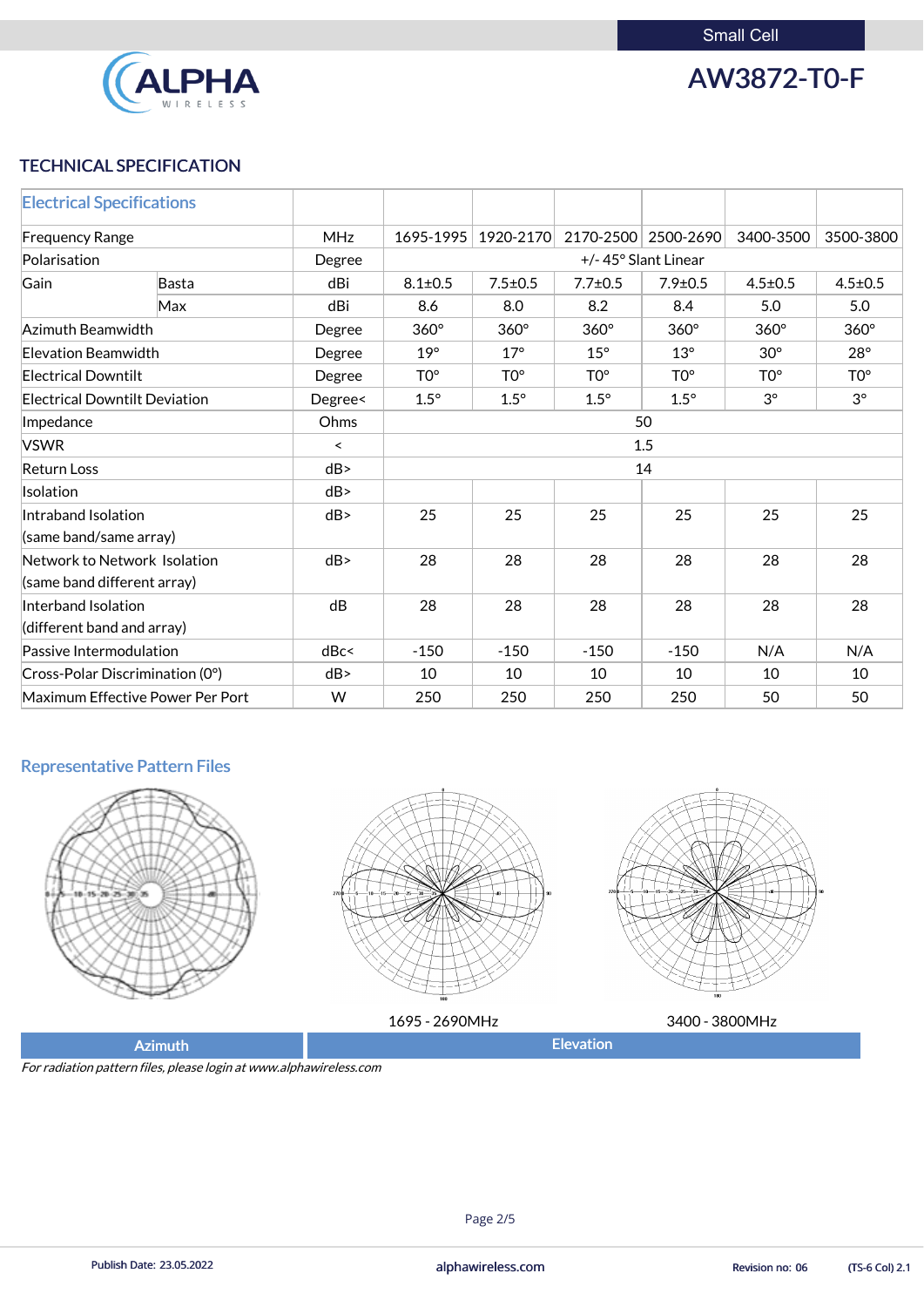

# AW3872-T0-F

# TECHNICAL SPECIFICATION

# Mechanical Specifications

| <b>Dimensions</b>                               | $mm$ (in)            | $610(24) \times 248(9.8)$            |
|-------------------------------------------------|----------------------|--------------------------------------|
| Volume                                          | $ft^3(1)$            | 2.32(65.6)                           |
| Packing Size (LxWxD)                            | $mm$ (in)            | 819 (32.2) x 350 (13.7) x 310 (12.2) |
| Net Weight (antenna)                            | kg (lb)              | 5(11)                                |
| Net Weight (mount)                              | kg (lb)              | 3(6.6)                               |
| Shipping Weight                                 | kg (lb)              | 9.5(21)                              |
| Connector Type (Female)                         |                      | $4.3 - 10$                           |
| <b>Connector Position</b>                       |                      | <b>Bottom</b>                        |
| <b>Connector Quantity</b>                       |                      | 10 (6P Mid Band, 4P CBRS/C Band)     |
| Windload Frontal (at Rated Wind Speed: 150km/h) | N                    | 120(27)                              |
| Windload Lateral (at Rated Wind Speed: 150km/h) | N                    | 120(27)                              |
| <b>Survival Wind Speed</b>                      | $km/h$ (mph)         | 200 (125)                            |
| <b>Radome Material</b>                          |                      | <b>ASA</b>                           |
| Radome Colour                                   | <b>RAL</b>           | 7035 (light grey)                    |
| <b>Product Compliance Environmental</b>         |                      | <b>RoHS</b>                          |
| <b>Lightning Protection</b>                     |                      | <b>DC Grounded</b>                   |
| <b>Cold Temperature Survival</b>                | Celsius (Fahrenheit) | $-40(-40)$                           |
| <b>Hot Temperature Survival</b>                 | Celsius (Fahrenheit) | 70 (158)                             |

# Array Layout and RET Information

|                |                |                |    | Array          | <b>Frequency MHz</b>        | Ports    |
|----------------|----------------|----------------|----|----------------|-----------------------------|----------|
|                |                |                |    | <b>Y1</b>      | $1695 - 2690$               | $1 - 2$  |
| Y1             | Y <sub>2</sub> |                | Y3 | Y2             | $1695 - 2690$               | $3 - 4$  |
|                |                |                |    | Y <sub>3</sub> | 1695 - 2690                 | $5 - 6$  |
|                |                |                |    | P1             | 3400 - 3800                 | $7 - 8$  |
|                |                |                |    | P <sub>2</sub> | $3400 - 3800$               | $9 - 10$ |
| P <sub>1</sub> |                | P <sub>2</sub> |    |                | Note: Coloured box sizes do |          |

not represent antenna sizes.



## Page 3/5

Publish Date: 23.05.2022 **Exercise Service Service Cole 2.1** alphawireless.com **Revision no: 06** (TS-6 Col) 2.1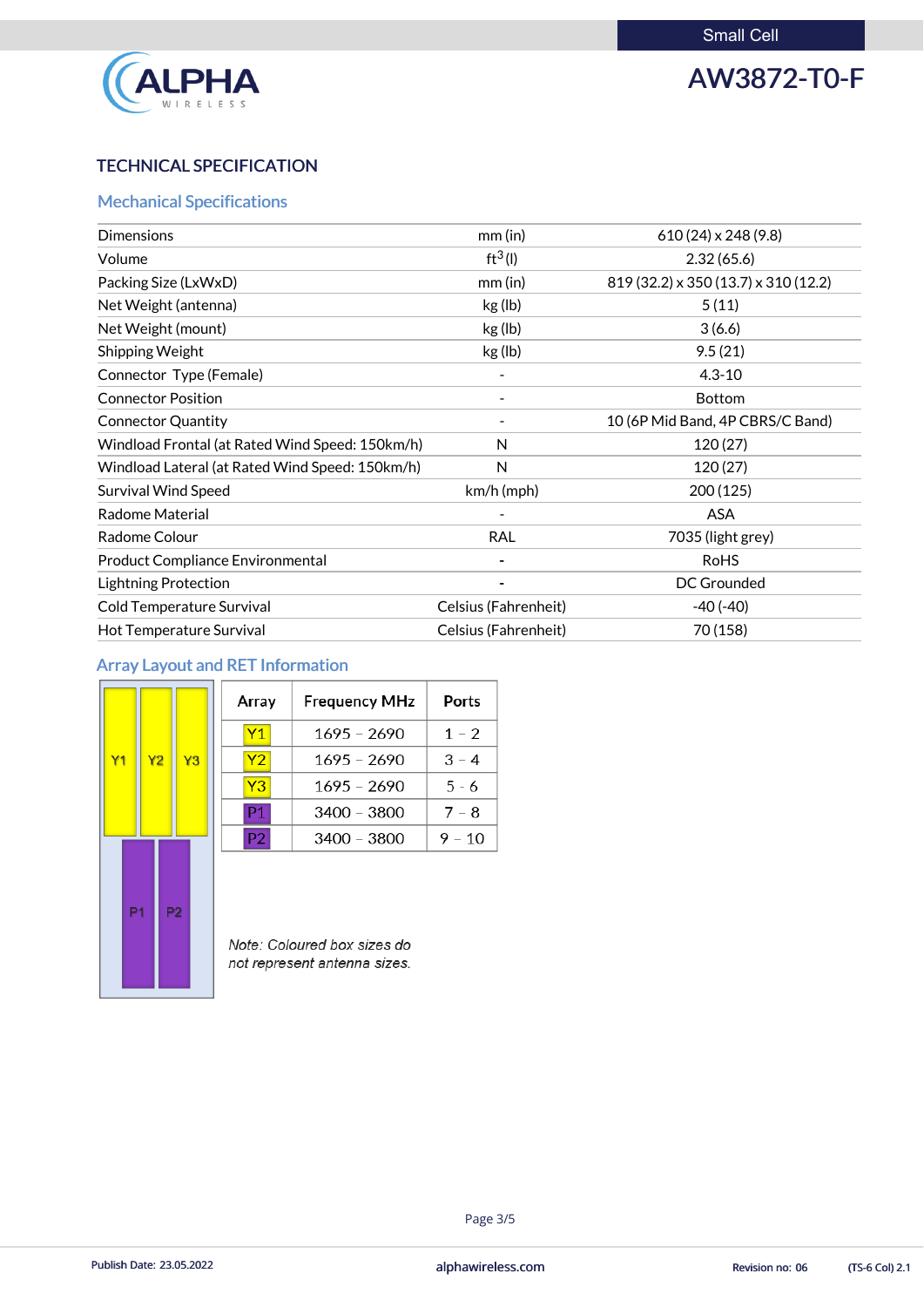Small Cell



# AW3872-T0-F

# Mechanical Illustration









(TS-6 Col) 2.1

Page 4/5

Publish Date: 23.05.2022 **alphawireless.com** and a series and a series of the Revision no: 06